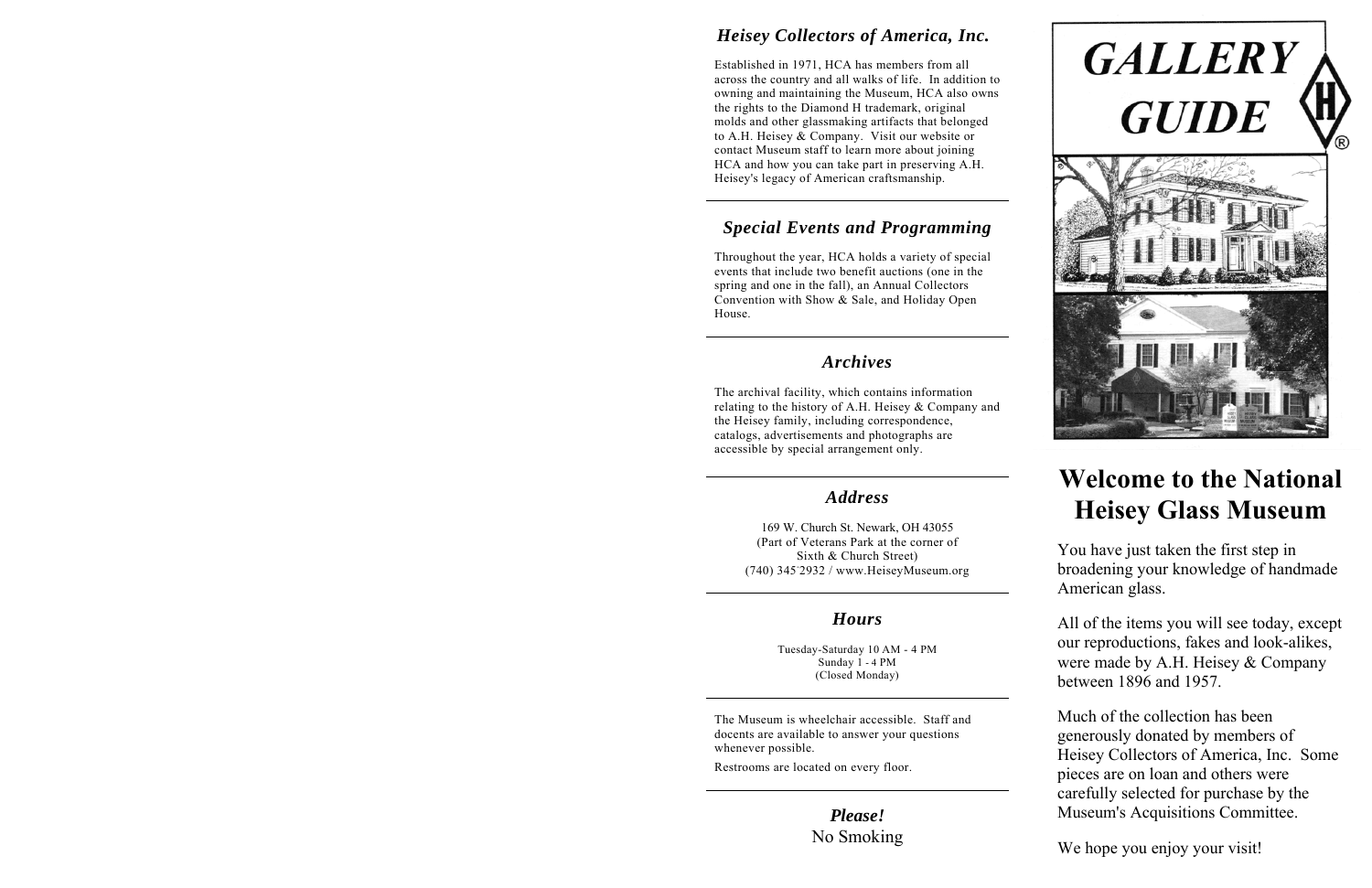**1st Floor - Gallery 1** 

Step out into Gallery 1 and view the octagonal display case ( **A**). At the top you will see the 1201 Fandango half-gallon squat pitcher which is the official symbol of the Heisey Collectors of America, Inc. The shelf below is a tribute to A.H. Heisey, the founder of A.H. Heisey & Company. The bottom shelf of the top section contains additional pieces of 1201



Fandango, the first pattern that Heisey put into production in 1896.

The lower section of the octagonal cabinet is devoted to the workers of the company with segments devoted to: E. Wilson Heisey, second president of the company; T. Clarence Heisey, third and final president; Walter Von Nessen, designer from the late 30s and Royal Hickman, designer from the 40s; Louise Adkins, in charge of the decorating department at the factory; Andrew Sanford, designer from the 1910s; Horace King, designer from the 40s; the Krall family of cutters; Ray Cobel, head of the mold shop in the 30s, and his son Carl, designer in the 30s and 40s; Eva Zeisel, designer from the 50s; and to the workers in general.

The rest of the gallery is set up as a timeline of the production of Heisey glass. Start at the cases ( **B**) to the left of the Museum Shop and continue around the outside until you get to the figurine case ( **G**). Then go to the other side of the center island ( **H**) and proceed clockwise until you get to the final case (**I**).

The case ( **J**) to the right of the entrance door is devoted to new acquisitions that have been recently added to the Museum's collection.

#### **B. 1896-1899**

Founded by A.H. Heisey in 1895, the company opened for business in Newark, Ohio, in April 1896. Prior to the actual opening, a trade journal; *China, Glass and Lamps* featured an advertisement for the first two patterns produced by A.H. Heisey & Co.; 1200 Cut Block and 1201 Fandango.

From the beginning, A.H. Heisey & Company hoped to bring quality, affordable glassware to every home. Fandango and Cut Block were advertised as "imitation cut figure" in *China, Glass and Lamps,* and were "very favorably received by buyers." Homemakers could now have fine tableware produced by Heisey and could proudly use and display a table set and various other useful items.

While Heisey had an exceptional formula for their crystal glassware, the company embarked on their first attempt at colored glass. There were four new colors: Emerald, a dark green; Canary, a Vaseline color; Ivorina Verde, a custard colored opaque glass; and Opal, a milk glass. These colors were introduced during a three-year period, 1897-1899.

In 1899, the 300 Peerless pattern was introduced. This was the first of Heisey's colonial-inspired designs. The A.H. Heisey name would become synonymous with not only quality glass, but also with the colonial style in glassware for the home.

#### **C. 1900-1909**

For the first time, Heisey began marking their glass with the famous Diamond H trademark. Buyers could look at a piece and see this mark as a stamp of approval.

The 1900s was a period of expansion. The colonial styles with flutes, scallops, and panels would dominate the production. As evidence of expansion, twenty-seven new major patterns would be introduced in the decade. Of those patterns, 150 Banded Flute, 393 Narrow Flute

and 341 Puritan were three of the most extensive.

These new lines presented various creative serving pieces which sustained Heisey's attractiveness to the homemaker, and their desire for decorating the home.

#### **D. 1910-1919**

Continuing with the extraordinary designs of Andrew J. Sanford and other designers, many innovative

and desirable patterns would be introduced. Four extensive pattern lines were 433 Greek Key, 473 Narrow Flute with Rim, 1184-1189 Yeoman and 1180-1183 Revere.

In 1914 there was an important expansion of the Heisey factory. In addition to the fine pressed glassware lines, Heisey established a shop for blowing glass. With this new process, Heisey would begin producing glassware suitable for application of etchings or cuttings. With this is mind, a new etching, Peacock was introduced in 1916 and two new cuttings, 693 Windsor and 693 Cloister were introduced in 1919.

This decade would bring the introduction of Heisey basket vases. To this day, Heisey baskets are popular with collectors.

#### **E. 1920-1929**

The A.H. Heisey Company continued production of glassware showing flutes and scallops as colonial style patterns remained high in popularity. Newly introduced patterns in the colonial genre included 411 Tudor, 406 Coarse Rib, 1193 Inside Scallop, and 1170 Pleat & Panel.

After the death of A.H. Heisey in 1922, his son, E. Wilson Heisey became president of the company. Wilson's fondness for colored glass resulted in a second color era for the company. The new colors in the 20s were Harvey Amber (1923), Flamingo and Moongleam (1925), Hawthorne (1927), and Marigold (1929).

Having acquired wooden models from the *Sandwich Glass Company,* the Heisey Company introduced the 1238 Beehive and 1236 Eagle plates as well as other patterns inspired by these models.

Hostesses were very excited by the newly introduced brightly colored luncheon sets, which might include cups and saucers, salad bowls and plates, and smoking accessories.

The 1252 Twist pattern was a major line introduced in 1929 and the first to use the new color Marigold. While colonial patterns were still in favor, the Twist pattern brought an Art Deco look to the 20s dining room.

#### **F. 1930-1939**

While innovative colors brought excitement to the Heisey market in the 20s, the 30s introduced patterns that would prove to be the mainstay of the company during the Depression years. Major pattern lines included 1401 Empress, 1469 Ridgeleigh, and 1503 Crystolite. Each pattern provided an extensive choice of pieces to set a gorgeous table.

Five new colors kept the excitement level high in the 1930s. Various patterns could now be found in the new imaginative colors of Tangerine, Alexandrite, Sahara, Steigel Blue (Cobalt) and Zircon.

A big boost in sales occurred in 1933 with the repeal of Prohibition. Heisey brought out new bar sets to fill the need. A new three-piece cocktail shaker was introduced (4225 Cobel) and imaginative decorations were developed to enhance the ware. Many of the new decorations were sports related. Some of the best-known deep plate etchings are 459 Fisherman, 462 Fox Chase, and 467 Tally-Ho.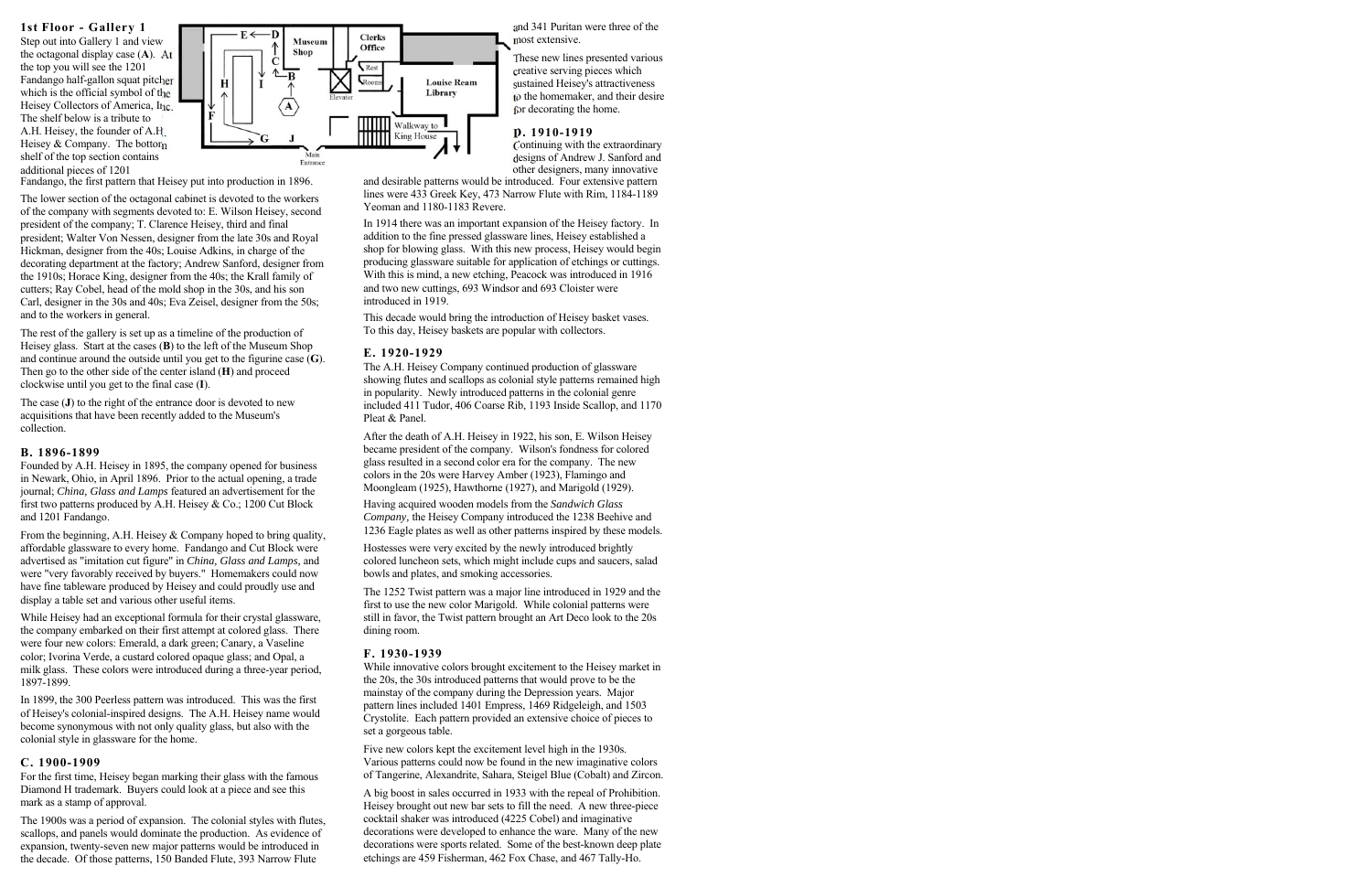#### **H. 1940-1949**

This decade includes the war years. The war economy with its lack of availability of raw material and manpower would most definitely affect the production of glass from the Heisey factory. Adding to these adjustments was a change in the leadership of the company. In January 1942, at age 66, E. Wilson Heisey died. The new president was his brother, T. Clarence Heisey.

A major change in production would be the return to manufacturing of crystal only! Steigel Blue (Cobalt) had been the last remaining color and that was dropped from production sometime in 1941 due to the classification of Cobalt as a strategic material by the government.

Heisey did introduce at least three major patterns in the 1940s; 1540 Lariat, 1519 Waverly, and 1567 Plantation. The Lariat pattern was an immediate success providing a much needed line to compete with the very popular Candlewick pattern made by the *Imperial Glass Co.* The concern about the war surely affected all workers at Heisey. This would be evident in the designs of two new items introduced in the 40s, the 1536 Military Cap ashtray and the 9012 Victory etching featuring an Eagle with wings upward in a "V." Perhaps Heisey is offering hope for the end of the war. Hope and victory - were realized in 1945.

The post war years contributed many economic problems for Heisey, as well as other major manufacturers. As the decade ended, it was becoming a struggle for the company to compete and survive.

While A.H. Heisey & Company limited introduction of new lines, etchings, and cuttings during the war years, there was an important development, the Heisey animals (Case **G**). Throughout the 40s a steady line of various animals would be created.

#### **I. 1950-1958**

As A.H. Heisey & Company entered the 1950s, it would find continuing challenges as it struggled to survive. Two major effects on production and sales were the availability of less expensive, and lower quality, machine made glass from abroad, and the introduction of plastic and aluminum as alternatives to glass.

Cabochon was introduced in 1951 in response to the need for a "modern back porch party- line." In keeping with the prevailing trend, Cabochon was an attractive but simple design. This was Heisev's last full line.

New colors introduced during this decade were: Sultana, a shade of amber; Dawn, a charcoal gray color with a hint of amethyst; and in 1955, Limelight, a pale aqua. Similar to the earlier color of Zircon, Limelight was the last of the Heisey colors.

During a two-year period beginning in 1955, Heisey produced the Verlys line, originally a French product. When the Holophane Company of Newark ceased production of Verlys in 1951, molds were leased to Heisey and 16 items were produced in crystal, limelight, and satin finish.

The 1950s began a trend toward more "modern" style in homes and less ornate, even plain ware became desirable. In 1953 the Heisey Company had a short association with well-known industrial designer Eva Zeisel. Her first two designs, 6009A Roundelay and 1637A Town & Country were produced in the new Dawn color. Simplicity of design best describes these two 50s patterns.

Innovative designs, expert marketing, and high quality glassware would no longer be enough to keep the A.H. Heisey factory operating. In December 1957, the factory closed for the Christmas holiday and never opened again.

#### **MUSEUM SHOP**

The Museum Shop sells books, souvenir items, and reproductions made from the original Heisey molds. Heisey Collectors of America owns and commissions the right to use the molds and issues reproductions as fundraising projects. You can also find our limited edition Heisey Glass Museum Playing Cards and actual pieces of real Heisey to enjoy for many years. At the end of your tour, stop by the Museum Shop to pick up a souvenir of your visit at the Heisey Museum.



### **2nd FLOOR - GALLERY 2**

- In Gallery 2, we present our exhibits topically showing grouping of related items.
- 1.Three cases of Heisey candlesticks representing all eras and colors.
- $\mathcal{L}$  Two cases with condiments; cruets above and jellies, mustards and marmalades below.
- 3. Colognes above and puffs below.<br>4. Two cases of molasses, syrups, at
- Two cases of molasses, syrups, and creams and sugars including shakers and domino sugar holders.
- 5. Candy jars, candy boxes and candy dishes.
- 6. Above lighting and items produced under contract for other companies.
- 7. Top shelf 350 Pinwheel and Fan nappies. Rest of case, soda fountain items.
- Top shelf 1252 Twist ice buckets, boxed sets, whimsies, and unusual production items.
- 9. Vases.
- 10. Items that fell out of fashion. On the top, large compotes, spooners, salts, biscuit jars, and cake salvers; bottom, four piece table sets.
- 11. Top, baskets; bottom, salt & peppers.
- 12. Baskets.
- 13. Smoking items, cigarette boxes and ashtrays.
- 14. Finger bowls; bottom plates and coasters.
- 15. Three cases of blown stemware.
- 16. Two cases of pressed stemware.
- 17. Three cases of punch bowls as well as on top of center island.
- 18. Three cases of experimental items color, design, or decoration.
- 19. Two cases of items not decorated at Heisey factory but instead enameled, painted and mounted.
- 20. 109 Petticoat Dolphin and 110 Sandwich Dolphin candlesticks.
- 21. Eight cases of etches; one case of carvings.
- 22. Large candy jars.<br>23. Salad sets.
- Salad sets.
- 24. Floral bowls.
- 25. One case of cuttings.
- 26. Two cases of console sets.
- 27. Four cases of barware.
- 28. Beer mugs.

The lower level of the Museum is also known as the Multipurpose Room because we host many functions in this room throughout the year. The lower level also contains our Factory Display and our informational video can be viewed here.